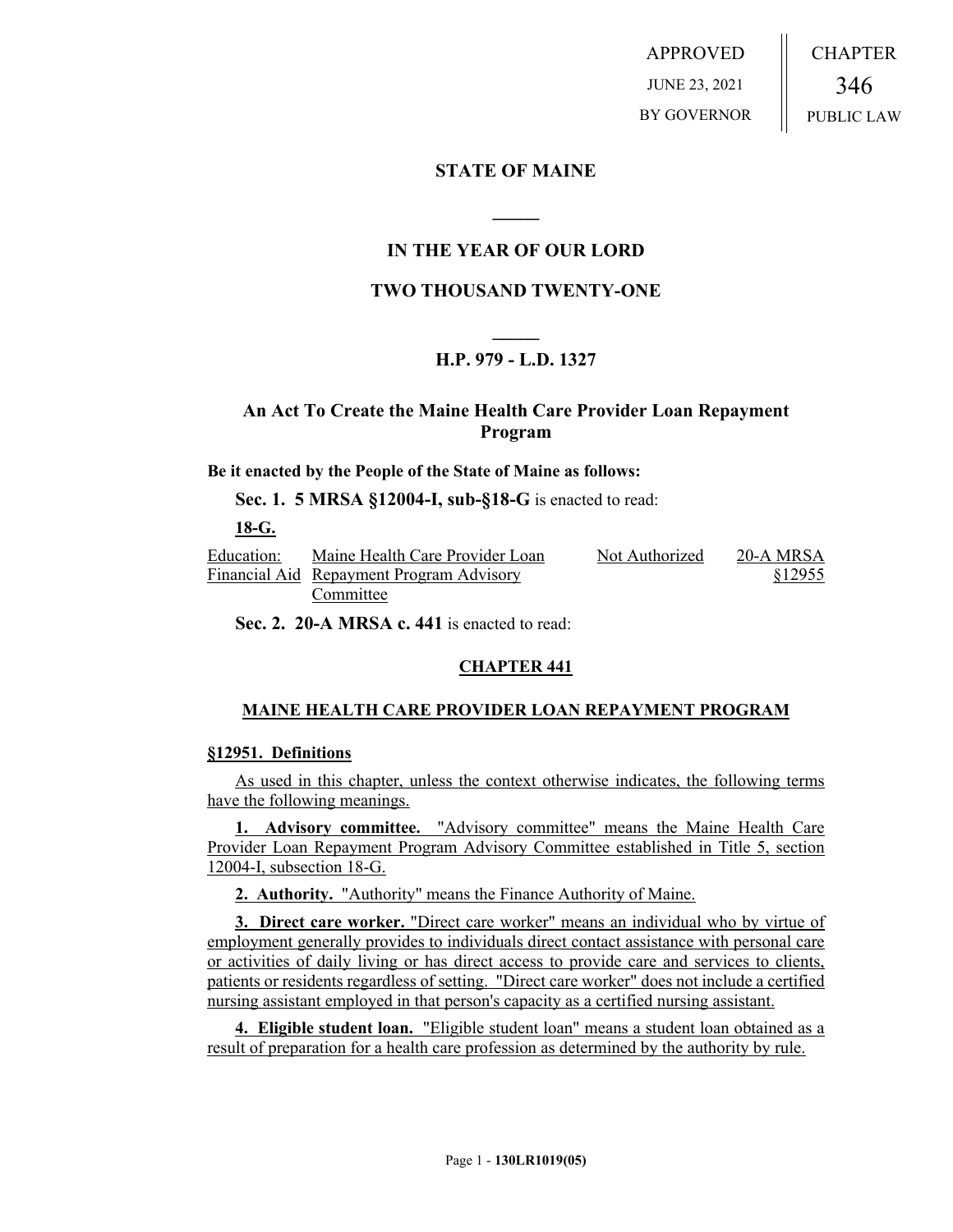**5. Fund.** "Fund" means the Maine Health Care Provider Loan Repayment Program Fund established in section 12953.

**6. Health care provider.** "Health care provider" means a person licensed or certified by this State as a medical, dental or behavioral health practitioner and performing within the scope of the person's practice as defined by state law or a person with a professionally recognized medical, dental or behavioral health credential.

**7. Program.** "Program" means the Maine Health Care Provider Loan Repayment Program established in section 12952.

**8. Underserved area.** "Underserved area" means an area in the State that is a health professional shortage area or medically underserved area or that contains a medically underserved population, as those terms are defined by the federal Department of Health and Human Services, Health Resources and Services Administration.

### **§12952. Maine Health Care Provider Loan Repayment Program established**

The Maine Health Care Provider Loan Repayment Program is established within the Finance Authority of Maine for the purpose of increasing the number of health care providers practicing in the State.

#### **§12953. Maine Health Care Provider Loan Repayment Program Fund**

**1. Fund created.** The Maine Health Care Provider Loan Repayment Program Fund is established in the authority as a nonlapsing, interest-earning, revolving fund to carry out the purposes of this chapter. The fund consists of any funds appropriated, allocated or contributed from private or public sources, including from state and federal sources, and any existing funding for authority programs that, at the discretion of the authority, may be combined with the program. The funds, to be accounted within the authority, must be held separate and apart from all other money, funds and accounts. Eligible investment earnings credited to the assets of the fund become part of the assets of the fund. Any unexpended balances remaining in the fund at the end of any fiscal year do not lapse and must be carried forward to the next fiscal year.

**2. Fund administration.** The authority may receive, invest and expend on behalf of the fund money from gifts, grants, bequests and donations in addition to money appropriated or allocated by the State and any federal funds received by the State for the benefit of health care providers who have outstanding eligible student loans. Money received by the authority on behalf of the fund must be used for the purposes of this chapter. The fund must be maintained and administered by the authority. Any unexpended balance in the fund carries forward for continued use under this chapter, except for federal funds that must be expended according to guidelines issued by the Federal Government governing the use of those funds.

**3. Fund expenses.** Costs and expenses of maintaining, servicing and administering the fund and of administering the program may be paid out of amounts in the fund.

### **§12954. Program eligibility**

**1. Application.** To be considered for an award under this chapter, as part of the application, the applicant must:

A. Submit documentation, in a manner identified by the authority, validating: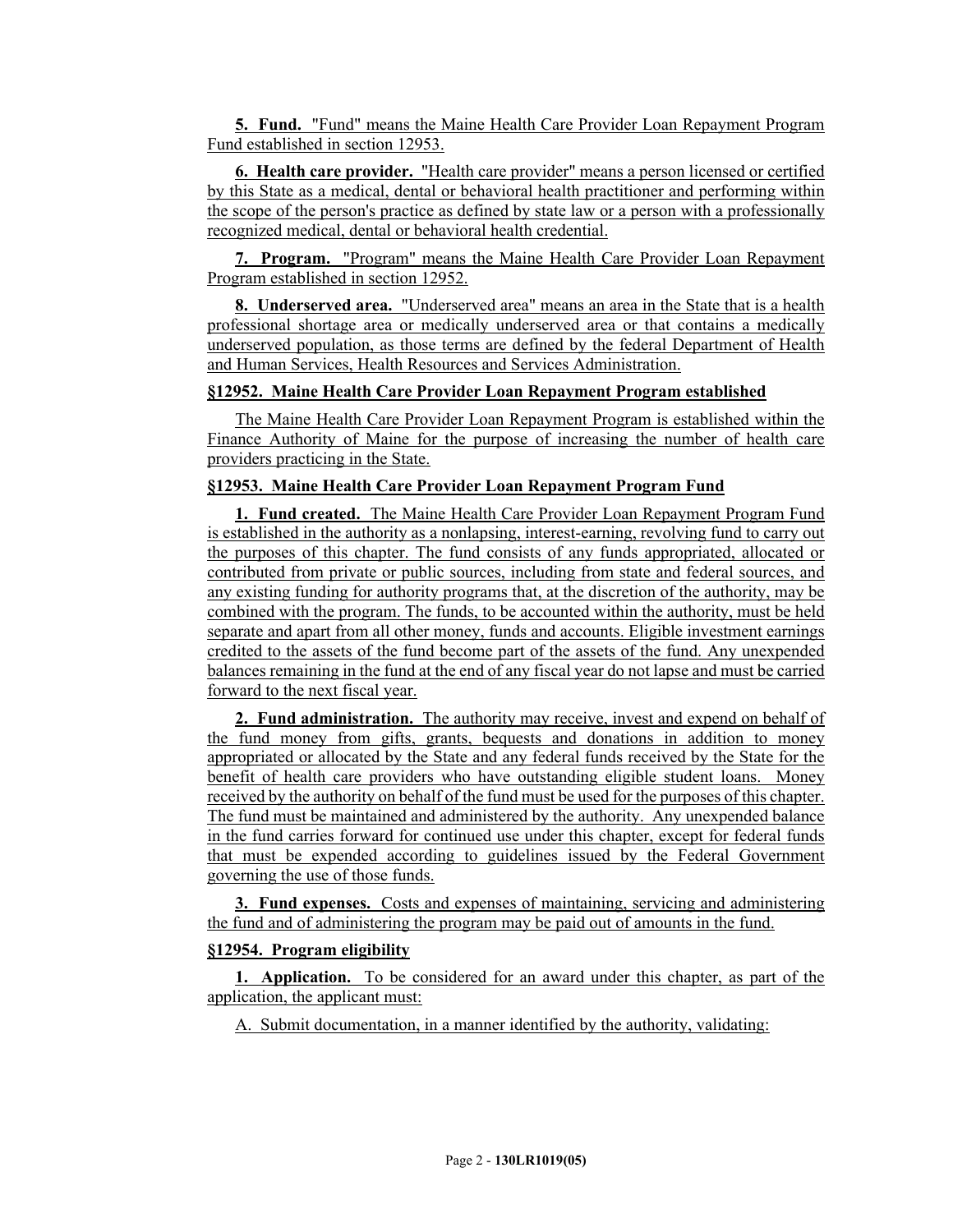(1) The applicant's original eligible student loan balance upon graduation;

(2) The current balance owed on the eligible student loan, including principal and interest;

(3) Current payment amounts on the eligible student loan, including information on any federal student loan repayment plan described in 20 United States Code, Section 1098e;

(4) For federal loans, information regarding the applicant's expected eligibility for the federal loan forgiveness program described in 34 Code of Federal Regulations, Section 685.219; and

(5) Loans related to expenses for a health care professional who was trained or has credentials in a country other than the United States and its territories and who is working towards a professional license in this State, as determined by the advisory committee;

B. Submit an employer certification form certifying the applicant's employment status and salary or hourly wage; and

C. Submit a signed statement of intent in a form acceptable to the authority to work in the applicant's identified health care profession in the State for a minimum of 3 years after acceptance into the program.

**2. Eligibility.** To be considered for an award under this chapter, the applicant:

A. Must be a current resident of the State or become a resident of the State within 6 months of being selected as a recipient under the program;

B. Must, as determined by the authority:

(1) Be currently practicing as an eligible health care provider in the State; or

(2) Within 6 months of being selected as a recipient under the program, begin practicing as an eligible health care provider in the State;

C. Must possess an outstanding eligible student loan; and

D. May not be a current beneficiary of a state or federal loan repayment program. Applicants who were formerly beneficiaries of a state or federal loan repayment program or who intend to participate in such programs following completion of their 3-year commitment under this chapter are eligible to apply for an award.

## **§12955. Maine Health Care Provider Loan Repayment Program Advisory Committee**

The Maine Health Care Provider Loan Repayment Program Advisory Committee is established pursuant to Title 5, section 12004-I, subsection 18-G to make recommendations to the authority regarding the administration of the program.

**1. Membership.** The advisory committee consists of:

A. The State Economist, serving in an ex officio capacity;

B. A representative of the Department of Health and Human Services, appointed by the Commissioner of Health and Human Services; and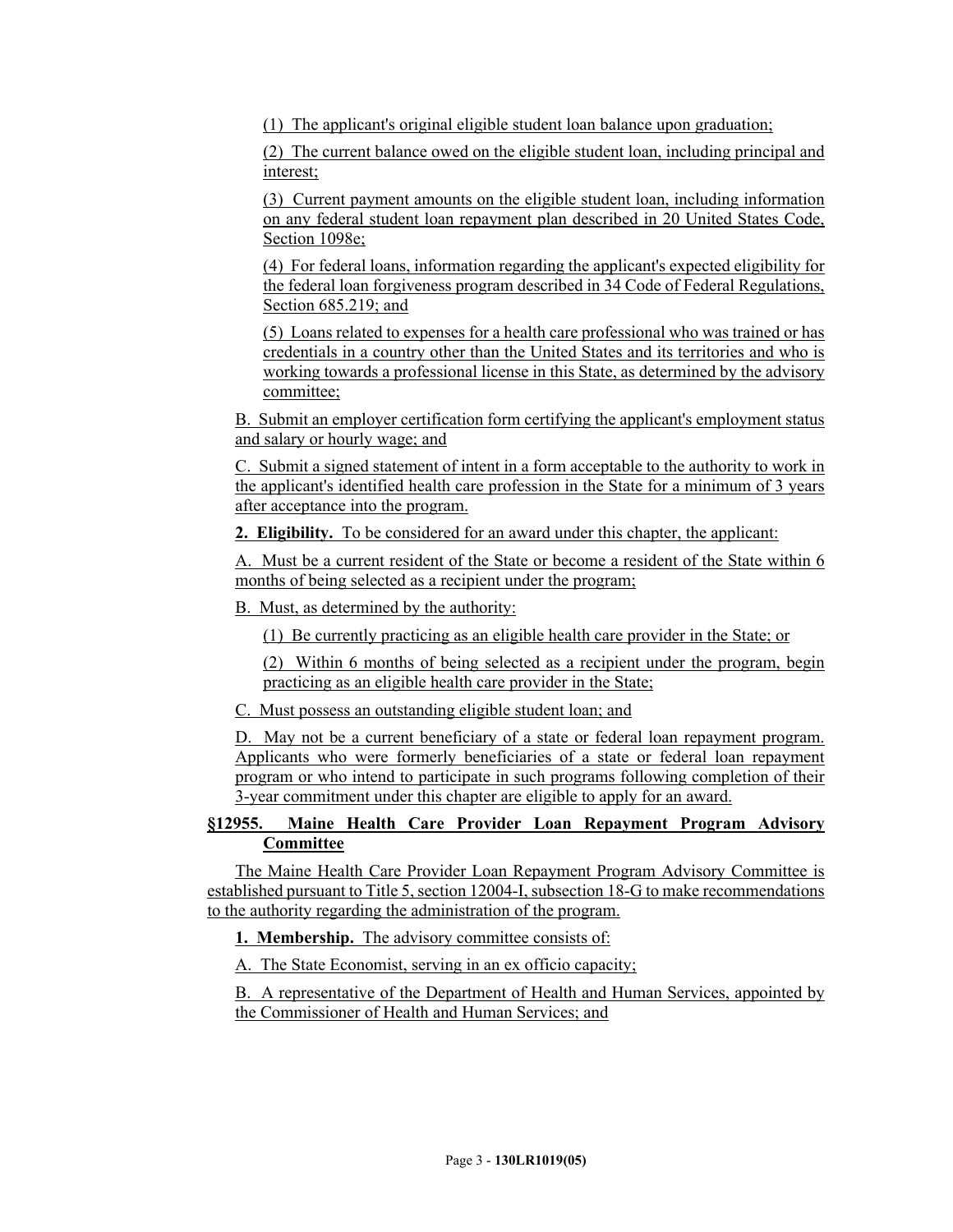C. The following members, selected by and serving at the pleasure of the chief executive officer of the authority:

(1) Two representatives of organizations that provide primary and specialized health care services in multiple locations across the State, at least one of which must be an organization that provides services in rural areas;

(2) An individual, not employed by the State, who is an expert in the State's workforce;

(3) A representative of a college or university with a degree-granting program in a health care profession;

(4) A representative of an organization representing the interests of hospitals based in the State;

(5) A representative of an organization representing the interests of federally qualified health centers, as defined in 42 United States Code, Section  $1395x(aa)$ (1993), based in the State;

(6) An individual representing the interests of health care professionals in the field of oral health;

(7) An individual representing the interests of health care professionals in the field of behavioral health;

(8) An individual representing the interests of health care professionals in the field of physical health;

(9) An individual representing or designated by the Permanent Commission on the Status of Racial, Indigenous and Maine Tribal Populations established under Title 5, section 25001;

(10) An individual representing health care professionals who were trained in or have credentials from a country other than the United States and its territories; and

(11) An individual representing direct care workers.

**2. Duties.** The advisory committee shall:

A. Make recommendations regarding the administration of the program;

B. Make recommendations for priority occupations for awards for the next application cycle; and

C. Make recommendations for a point system to determine awards based on, at a minimum, the following criteria:

(1) Priority and nonpriority occupations;

(2) Work location and whether or not the location is an underserved area, except as applied to nurse educators; and

(3) Student income-to-debt ratios.

## **§12956. Awards**

**1. Publication of priority occupations.** The authority shall publicize, using a method determined by the authority and taking into consideration the recommendations of the advisory committee, the priority occupations for the upcoming application cycle.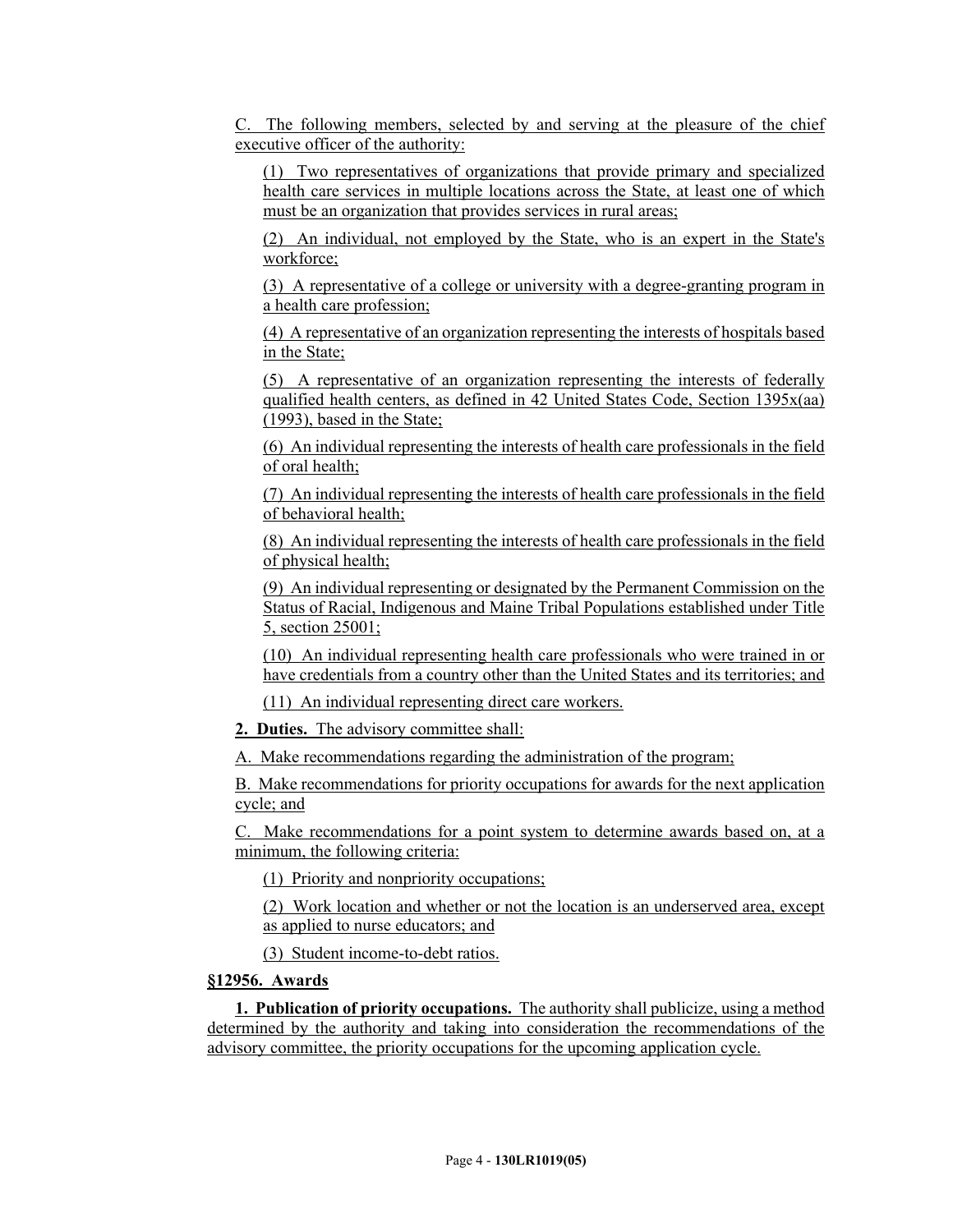**2. Application cycle.** The authority shall publicize the dates and deadlines of the application cycle using a method determined by the authority.

**3. Award amounts.** The authority shall maintain financial projections and, based on the recommendations of the advisory committee, establish the targeted number of annual awards to be made to applicants each year who meet the criteria described in section 12954. In accordance with the priority occupations and point system established by the advisory committee pursuant to section 12955, subsection 2, an annual award may not:

A. Exceed \$30,000 annually;

B. Exceed \$90,000 in aggregate or 50% of a recipient's outstanding eligible student loan debt at the time of application to the program, whichever is less; or

C. Be awarded to a recipient for more than 3 years total.

**4. Nurse educators and direct care workers.** The authority and the advisory committee shall ensure that nurse educators and direct care workers are included among the occupations considered each year for priority consideration.

#### **§12957. Annual recertification and limitations**

In order to remain eligible for an award, a recipient must annually submit to the authority an employer certification form certifying the recipient's employment status and salary or hourly wage.

### **§12958. Rulemaking**

The authority shall adopt rules to carry out the purposes of this chapter. Rules adopted pursuant to this section are routine technical rules pursuant to Title 5, chapter 375, subchapter 2-A.

**Sec. 3. Notification.** The Finance Authority of Maine shall notify the joint standing committee of the Legislature having jurisdiction over innovation, development, economic advancement and business matters upon the capitalization of the Maine Health Care Provider Loan Repayment Program Fund pursuant to this Act.

**Sec. 4. Appropriations and allocations.** The following appropriations and allocations are made.

#### **FINANCE AUTHORITY OF MAINE**

#### **Maine Health Care Provider Loan Repayment Program Fund N324**

Initiative: Provides base allocations to authorize the expenditure of funds received from private and public sources for the repayment of student loans for eligible health care providers and to pay the administrative costs of the fund.

| <b>OTHER SPECIAL REVENUE FUNDS</b> | 2021-22 | 2022-23 |
|------------------------------------|---------|---------|
| All Other                          | \$500   | \$500   |
| OTHER SPECIAL REVENUE FUNDS TOTAL  | \$500   | \$500   |

#### **Maine Health Care Provider Loan Repayment Program Fund N324**

Initiative: Provides base allocations to authorize the expenditure of funds received from federal sources for the repayment of student loans for eligible health care providers.